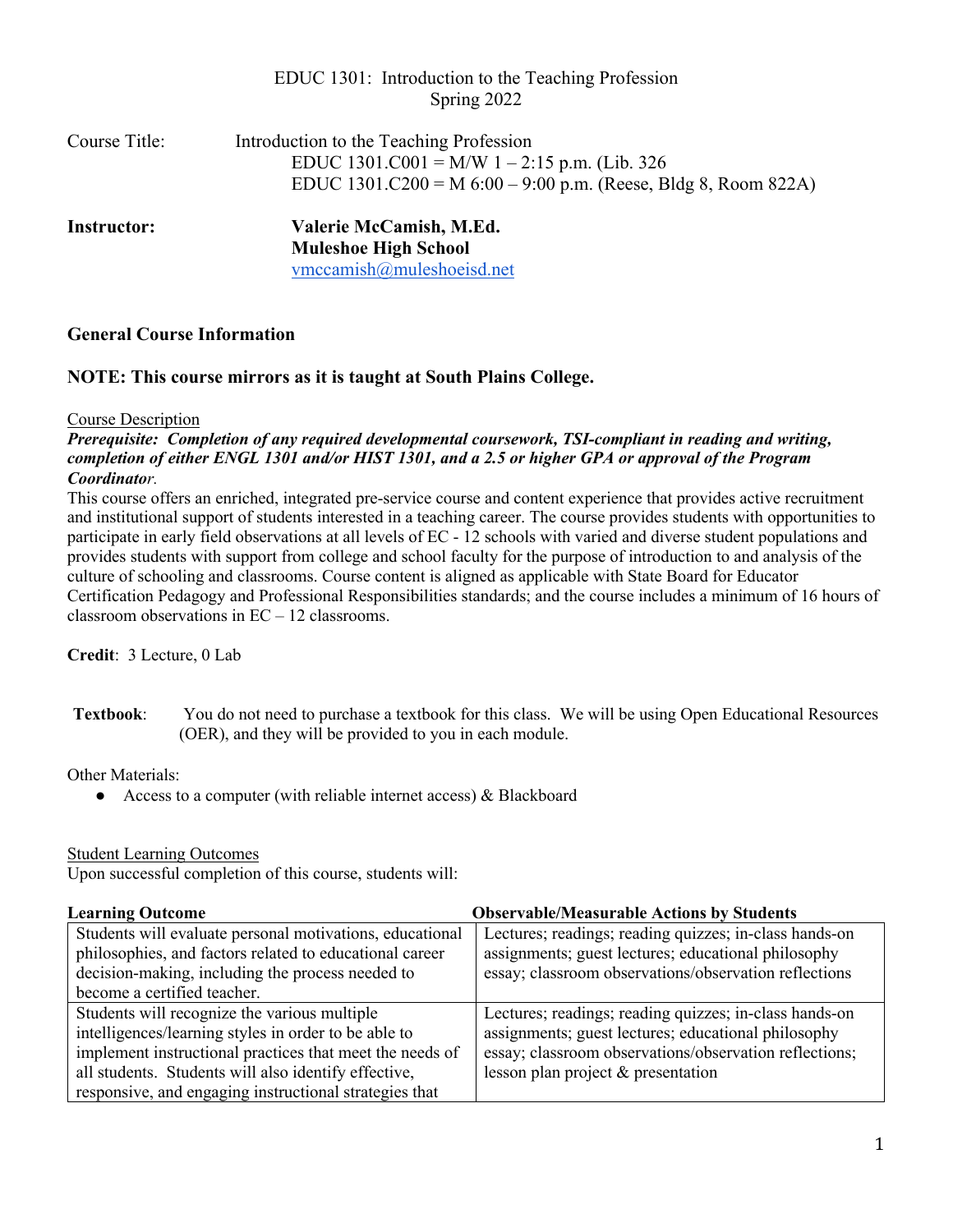| promote student learning (based on PPR Standards I &<br>$III$ ).                                                                                                                                                                                                                                                                                                     |                                                                                                                                                                                                                 |
|----------------------------------------------------------------------------------------------------------------------------------------------------------------------------------------------------------------------------------------------------------------------------------------------------------------------------------------------------------------------|-----------------------------------------------------------------------------------------------------------------------------------------------------------------------------------------------------------------|
| Students will analyze the culture of schooling and<br>classrooms from the perspectives of language, gender,<br>socioeconomic, ethnic, and disability-based academic<br>diversity and equity and describe a classroom/school<br>culture of respect and rapport that fosters a positive<br>climate for learning, equity, and excellence (based on<br>PPR Standard II). | Lectures; readings; reading quizzes; in-class hands-on<br>assignments; guest lectures; educational philosophy<br>essay; classroom observations/observation reflections;<br>lesson plan project $&$ presentation |
| Students will identify current issues influencing the field<br>of education and teacher professional development                                                                                                                                                                                                                                                     | Lectures; readings; reading quizzes; in-class hands-on<br>assignments; guest lectures; educational philosophy                                                                                                   |
| (based on PPR Standard IV).                                                                                                                                                                                                                                                                                                                                          | essay; classroom observations/observation reflections                                                                                                                                                           |
| Students will be able to provide examples from                                                                                                                                                                                                                                                                                                                       | Classroom observations/observation reflections                                                                                                                                                                  |
| classroom observations and course activities that                                                                                                                                                                                                                                                                                                                    |                                                                                                                                                                                                                 |
| demonstrate understanding of educational pedagogy and                                                                                                                                                                                                                                                                                                                |                                                                                                                                                                                                                 |
| professional responsibilities of teachers (based on PPR                                                                                                                                                                                                                                                                                                              |                                                                                                                                                                                                                 |
| Standards $I - IV$ ).                                                                                                                                                                                                                                                                                                                                                |                                                                                                                                                                                                                 |

## Course Requirements:

EDUC 1301, as the course title indicates, is an introduction to the teaching profession and a requirement for the Associate of Arts in Teaching (AAT) degree. In addition to attending all class meetings throughout the semester, students will be given four education/field-experience assignments, each one expected to entail approximately 4 hours to equal 16 hours of total time—to be completed outside of class.

*Please Note: If students do not complete the required background check & observation paperwork by the given due dates, they cannot complete the observations and will be dropped from the class.*

## **Course Guidelines and Expectations**

Grading and Final Evaluation

| Final Evaluations                                        |       |
|----------------------------------------------------------|-------|
| Attendance/Participation/Professionalism/Discussions     | $5\%$ |
| <b>Weekly Quizzes</b>                                    | 20%   |
| Weekly Assignments & Lesson Plan Preparation Assignments | 25%   |
| 8 - 10 In-class or graded assignments                    |       |
| 5 Lesson Plan Preparation Assignments                    |       |
| <b>Educational Philosophy Essay</b>                      | 10%   |
| 4 Observation Verification Forms/Observation Reflections | 20%   |
| <b>Final Presentation</b>                                | 20%   |
| • Lesson Plans                                           |       |
| $\bullet$ Week-at-a-Glance                               |       |
| • 1 day of detailed Lesson Plans                         |       |
| • Self-Evaluation of Lesson                              |       |
| • Lesson Presentation                                    |       |
| <b>Total</b>                                             | 100%  |

### **Grades are determined by the following scale:**

| $90 - 100\% = A$ | $60 - 69\% = D$ |
|------------------|-----------------|
| $80 - 89\% = B$  | $0 - 59\% = F$  |
| $70 - 79\% = C$  |                 |

 $\left(\frac{1}{\alpha}\right)$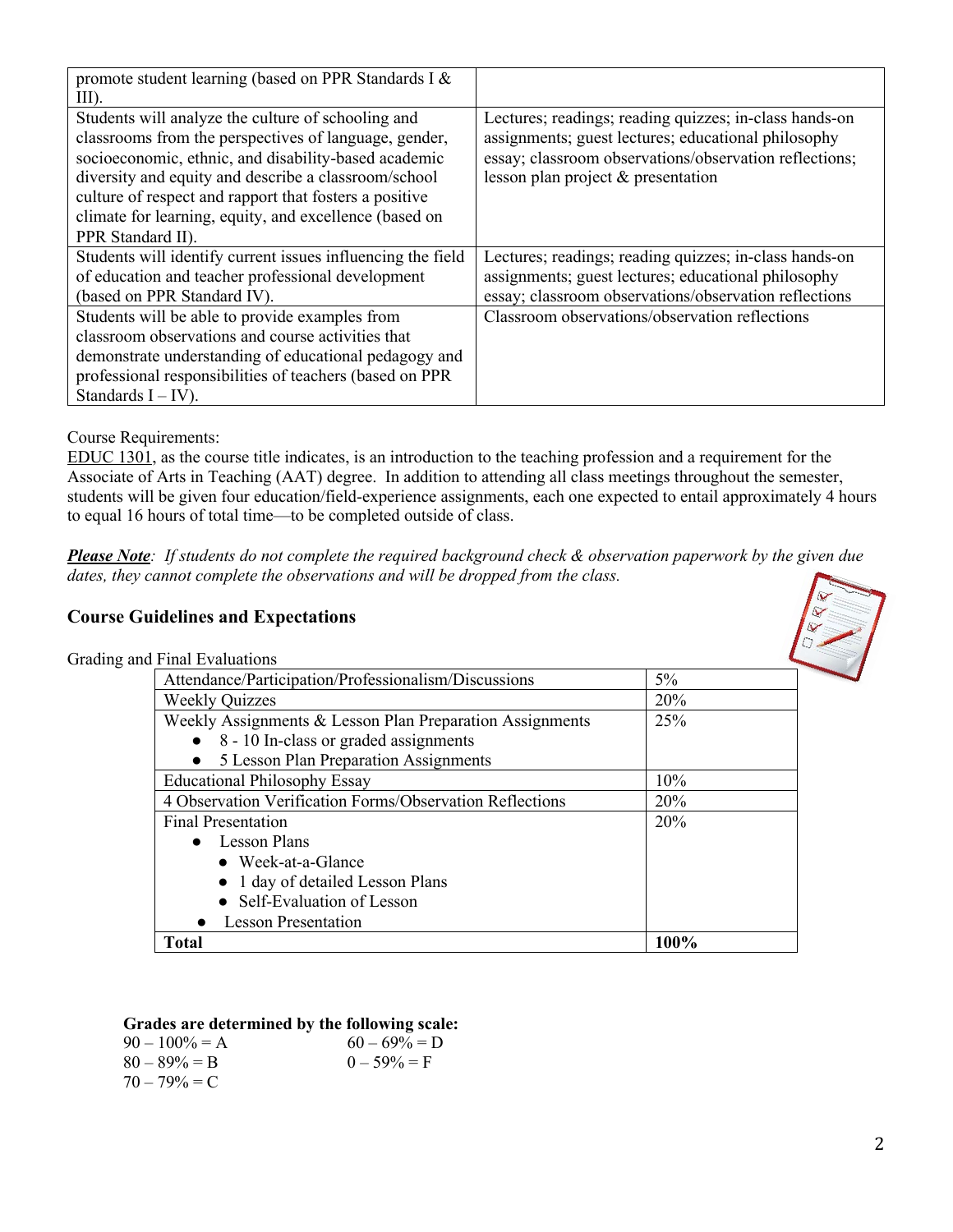## NOTES ABOUT GRADED ACTIVITIES & QUIZZES/TESTS:

- You may see your grade on quizzes that are auto-graded in Blackboard immediately after taking the quiz. You should be able to review your responses and the CORRECT RESPONSE after the due date.
- For all other submitted assignments, papers, and projects, **my goal is to have them graded within two weeks of the due date**. NOTE: Please look for due dates in the course schedule or the weekly module assignment sheets. Do NOT go by the dates in "My Grades."
- Most MAJOR ASSIGNMENTS will be submitted through TURNITIN.com. If you are to submit an assignment through Turnitin.com, I will let you know and provide a link that will take you directly to the Turnitin submission page for that assignment.
	- o **Please make sure that you submit a Microsoft WORD document.**
	- o **ALWAYS check that you receive a submission receipt in your email to verify that your submission went through.**
	- o You may access my comments for these assignments submitted through the "Turnitin Assignments" link in the course menu. Click on "View/Complete" link under the assignment name to view your grade and my comments, OR you should be able to click on the grade for that assignment in "My Grades" and see my comments as well.
- If I ask you to EMAIL an assignment, I will post your grade in "My Grades" and email my comments back to you.

**Unforeseen Circumstances:** If a student is dealing with an unforeseen circumstance, **the student should contact the instructor IMMEDIATELY, before the due date of an assignment. Please do not assume that the instructor will change the due date of an assignment, or extend the date, due to unforeseen circumstances.** *It is only at the instructor's discretion that a due date may be amended or extended.* If a date is changed, it will only be

changed/extended once. After that, a grade of 0 will be given for the assignment.

 $\checkmark$  Students failing to appear for the final presentation will be given a final course grade of an "F."

#### **Instructional Delivery**

- Daily class contest as this is a mirrored class taught at Muleshoe HS.
- Most instruction will be delivered face-to-face through lectures, demonstrations, discussions, group collaboration, and occasional guest speakers. However, content will also be posted in Blackboard in the form of recorded content overviews, videos, recorded demonstrations, and an occasional guest lecture. I will post all module instructions, assignment instructions, and rubrics in Blackboard. You will also take all quizzes/Unit Exams in Blackboard. During our class time, we will have discussions, group collaboration, review the material, and complete learning activities. The best way to be prepared for class is to have read the assigned reading material for the module BEFORE you attend class.

## **Field Experience Component**

- This will be modified as required by Muleshoe Isd.
- EDUC 1301, as the course title indicates, is an introduction to the teaching profession and a requirement for the Associate of Arts in Teaching (AAT) degree. In addition to attending all class meetings throughout the semester, students will be given four education/field-experience assignments, each one expected to entail approximately 4 hours to equal 16 hours of total time. **Students will need to complete and pass a criminal background check before attending any observations.**
- **Professionalism:** I place a **great** value on professionalism. It is KEY to being an effective teacher, and this semester is your opportunity to demonstrate this skill. Your participation/attendance/professionalism grade is a subjective grade, which is judged based upon my perspective and measured by your actions. It will be expected especially during your field experiences. Please remember that we are guests in the schools that we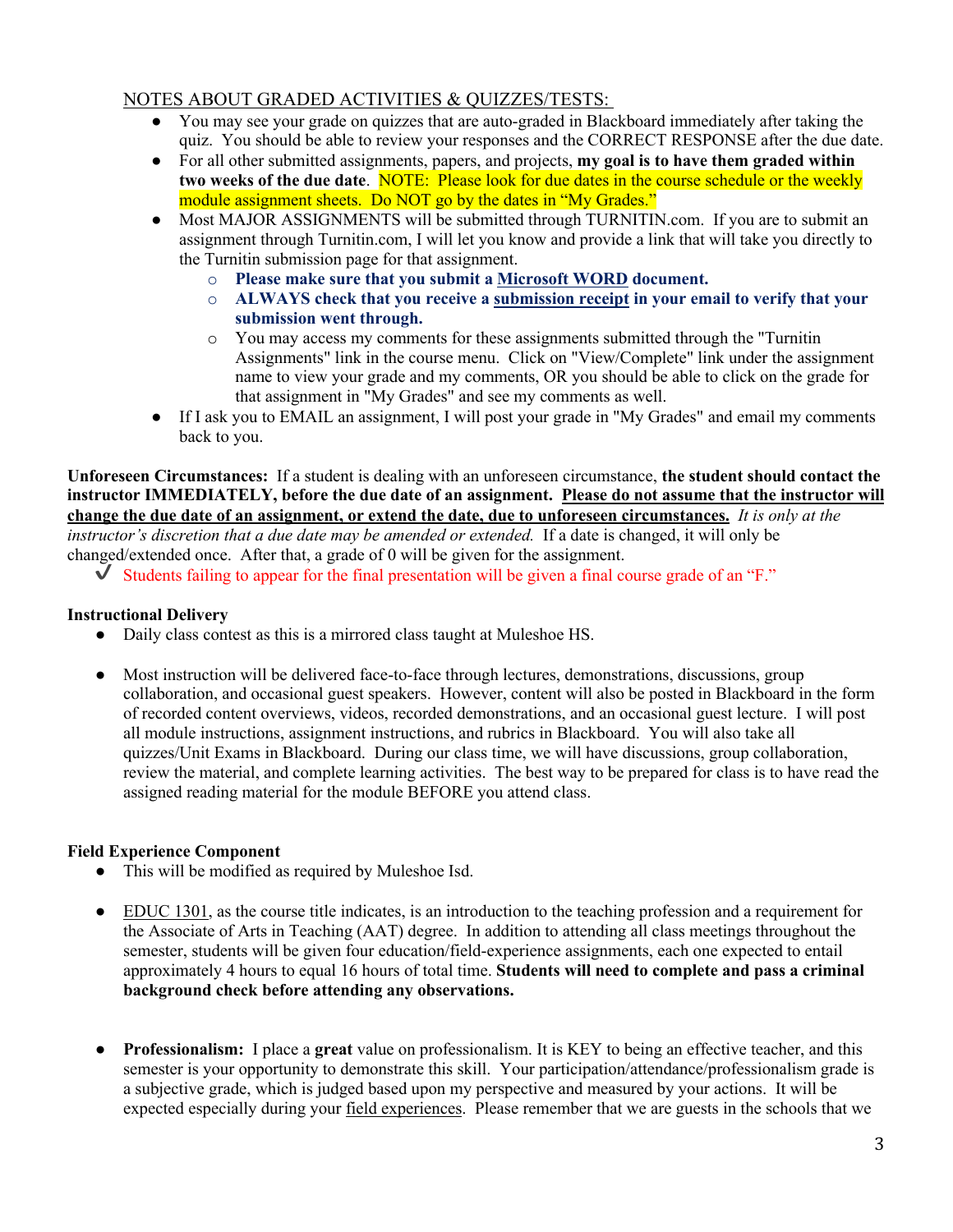observe. This should be taken into consideration in your dress, speech, and actions. When you become a teacher, your professionalism is judged by students, fellow teachers, administrators, parents, and the community.

## **What is professionalism?**

Some examples of professionalism include, but are not limited to: effective communication, punctuality, respect for fellow classmates, instructor and staff (in both actions and speech), being prepared for class and proper behavior and attitude in the field (see observation requirements), how you handle situations and interact with others, maintaining confidentiality, and above all…maintaining positive public conversations held with other students concerning the education courses and program, especially in the presence of students that have not yet entered the program.

### **General Assignment Information**

#### ● **Attendance/Participation/Discussion/Professionalism (5%)**

The following assignments are included in this 5% of your total grade: wearing masks and social distancing during class sessions and observation, active participation in class discussions and class learning activities,  $\&$ conduct during classroom observations

● **Weekly Module Quizzes (20%)** Weekly quizzes based on weekly readings, informational videos, guest lectures, etc., will make up this 25% of your total grade.

● **Weekly Assignments/Lesson Plan Project Assignments (25%)**

Six to ten learning activities and five of the Lesson Plan preparation assignments designed to help you in understanding the content or guide you in completing your Final Lesson Planning Project will make up 25% of your total grade. Mrs. Satterwhite will grade these in a timely manner, typically within one week. You can find your grade and my comments when you click on the assignment in "My Grades."

#### ● **Observation Reflection Essays & Verification Forms (20%)**

You will visit 4 different school campuses to complete 16 hours of observation in the field over the course of the semester. Be sure to read carefully the "Observation Procedures and Rules" sheet. You will be required to turn in a signed (by school) verification sheet to Ms. Jameson at the conclusion of each observation. For each observation, you need to find the corresponding "Field Experience Topic Assignment" and the accompanying T-TESS rubrics. These will guide your observation and the focus of your reflection paper. Each observation reflection paper should be at least  $1 \frac{1}{2} - 2$  pages and will be due one week after each observation. Grading rubrics are available on Blackboard. These essays and the verification forms will make up 15% of your grade. *Failure to attend your scheduled observation times (without a valid and documentable reason) will result in zeroes for all assignment-related grades, including the final observation project.* 

*Please Note: If students do not complete the required background check, observation paperwork, and sign up for the Remind App by the given due dates, they cannot complete the observations and will be dropped from the class.*

## ● **Educational Philosophy Essay (5%)**

This 2-page essay will comprise 5% of your total grade. This essay will, hopefully, form the foundation upon which you develop your professional educational philosophy. It will include a discussion of the theoretical foundations that influence your educational philosophy, based on the readings and class discussions. It will also include a discussion of the following components: the purpose of structured education, what content/skills should be taught, the role of the teacher/student, and preferred teaching/assessment strategies.

#### ● **Final Lesson Planning Project Presentation (20%)**

This project makes up 20% of your total grade and includes two components: (1) Submission of typed lesson plans with the components listed below. (2) You will teach 15 – 20 minutes from one of the 5 lessons that you have prepared for the project and then evaluate your lesson presentation. (3) A self-evaluation, available in Feedback Fruits.

Your typed lesson plans will include the following prepared components: Revised Week-at-a-Glance and one day of detailed lesson plans. Grading rubrics are available on Blackboard. Presentations will be made during class in the final weeks of the semester. A sign-up sheet will be made available in class.

#### **Student Responsibilities:** Students are expected to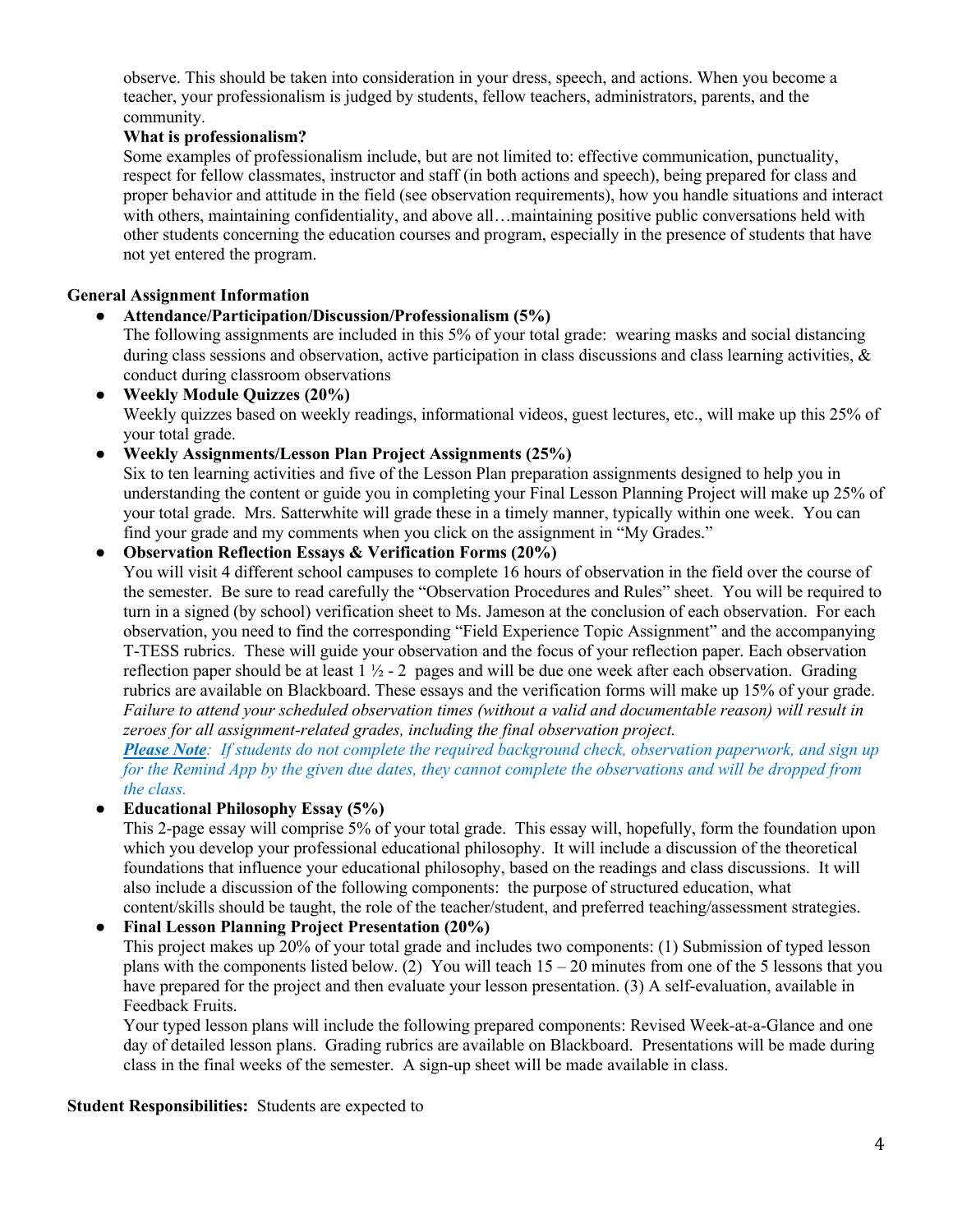- 1. Attend class regularly and log into our Blackboard course on a regular basis.
- 2. Be responsible for the learning process, such as reading and homework; participation in class discussions; asking relevant questions; and accepting responsibility for not understanding an assignment or failing an assignment
- 3. Be responsible for having an appropriate attitude and using appropriate language in academic environments; this includes not using condescending, inflammatory, threatening, or profane rhetoric, whether verbally or in written form, in academic environments
- 4. Have respectful behavior toward instructor and classmates in order to contribute to the atmosphere necessary for learning
- 5. Be responsible for appropriate behavior and courteous actions to others, including wearing a mask to class and social distancing as much as possible.
- 6. Be responsible for writing down all grades and applying them to the grading scale used for the class, which is shown in the course's policy statement/syllabus
- 7. Submit all assignments in accordance with due dates, formats, and requirements
- 8. Avoid all forms of cheating and plagiarism on all assignments, including improper collaboration
- 9. Ask questions when something is unclear—PLEASE contact me when you have questions or concerns.

# **Institutional and Academic Policies**

## **Attendance**

Instructors will follow the basic attendance policy that is outlined in the "Class Attendance" policies stated in the *SPC General Catalog*

Face-to-Face: Students must attend each session and be on time. If you have questions about an absence, please see the instructor. Part of your grade is based on your attendance each assigned class day. *When an unavoidable reason for class absence arises, such as illness, an official trip authorized by the college or an official activity, the instructor may permit the student to make up missed work. It is the student's responsibility to complete work missed within a reasonable period of time as determined by the instructor.* Additionally, if you are absent, and you do not communicate with the instructor in a timely manner, you will not be able to make-up graded assignments we complete in class. You may be dropped from the course with an "X" or an "F" if I believe the objectives of the course cannot be met due to your lack of participation and attendance (I start getting concerned after the  $3<sup>rd</sup>$  absence). If you have excessive absences, I will try to contact you. If you have excessive absences and you do not respond to my attempts to contact you, you will receive an F in the course. Participation means active engagement. A person cannot be actively engaged if texting or using a cell phone. Excessive or disruptive use of a cell phone in class may be counted as an absence. Please email me if you know you will be absent.

## **Academic Integrity/Plagiarism**

Students are expected to do their own work on all projects, quizzes, assignments, and papers. Failure to comply with this policy will result in an F for the assignment and can result in an F for the course if circumstances warrant it. Plagiarism violations include, but are not limited to, the following:

- 1. Turning in essays or work that has been purchased, borrowed, or downloaded from another student, an online term paper site, or a mail order term paper mill;
- 2. Cutting and pasting together information from books, articles, other papers, or online sites without providing proper documentation;
- 3. Using direct quotations (three or more words) from a source without showing them to be direct quotations and citing them; or
- 4. Missing in-text citations.

Cheating violations include, but are not limited to, the following:

- 1. Obtaining an examination by stealing or collusion;
- 2. Discovering the content of an examination before it is given;
- 3. Using an unauthorized source of information (notes, textbook, text messaging, internet) during an examination, quiz, or homework assignment;
- 4. Entering an office or building to obtain unfair advantage;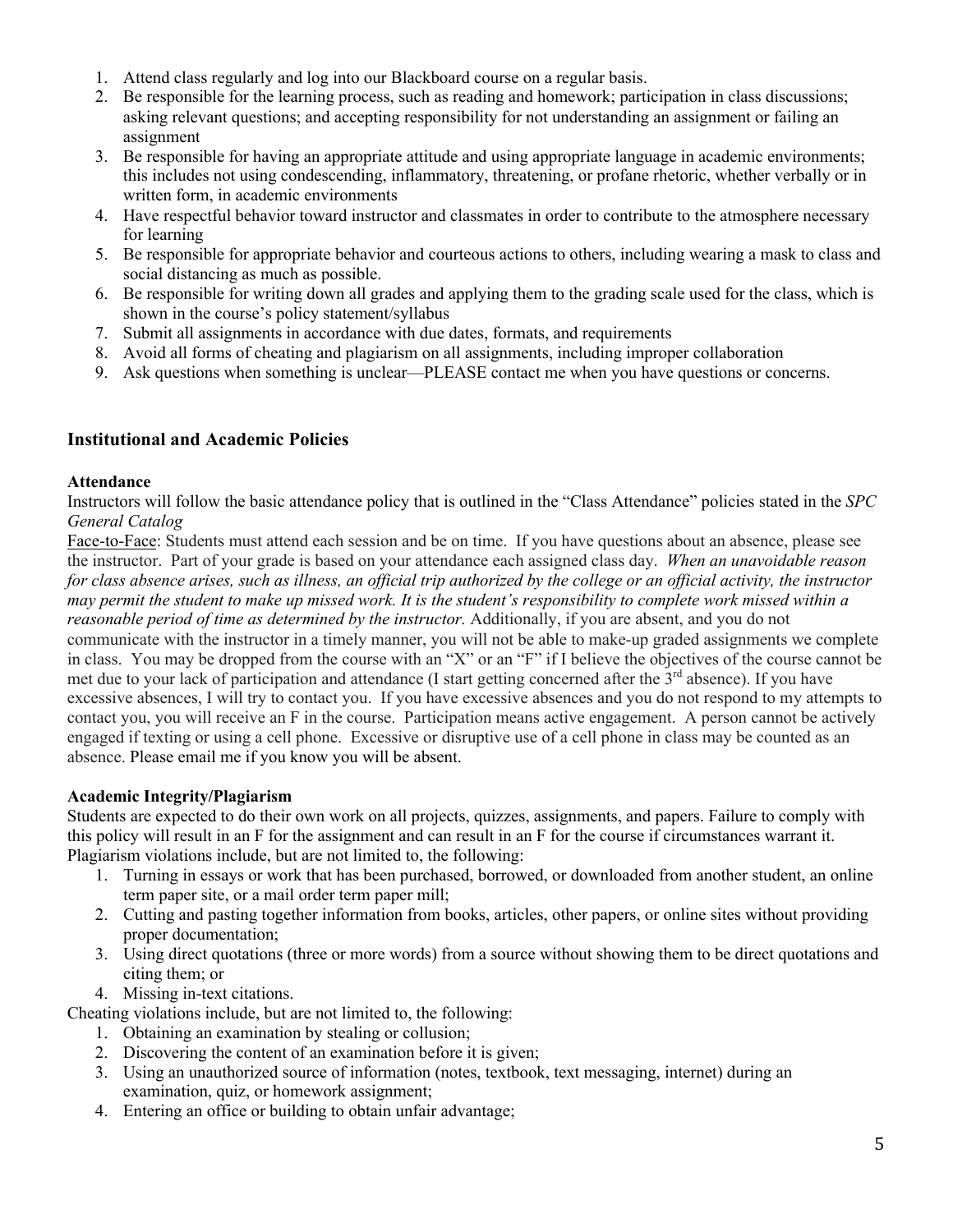- 5. Taking an examination for another;
- 6. Altering grade records;
- 7. Copying another's work during an examination or on a homework assignment;
- 8. Rewriting another student's work in Peer Editing so that the writing is no longer the original student's;
- 9. Taking pictures of a test, test answers, or someone else's paper.

*If a student plagiarizes on an assignment, a failing grade will be given for the assignment. Any student caught or reported cheating on an exam will also be given a failing grade and possibly dropped from the course. You are in a teacher preparation program and behavior of this sort is not conducive to the standards and behavior that is expected as a participant in the AAT program.* 

### **Student Code of Conduct Policy**

Any successful learning experience requires mutual respect on the part of the student and the instructor. Neither instructor nor student should be subject to others' behavior that is rude, disruptive, intimidating, aggressive, or demeaning**.** Student conduct that disrupts the learning process or is deemed disrespectful or threatening shall not be tolerated and may lead to disciplinary action and/or removal from class.

#### **Diversity Statement**

South Plains College does not discriminate on the basis of race, color, national origin, sex, disability or age in its programs and activities. The following person has been designated to handle inquiries regarding the nondiscrimination policies and act as the Title IX Coordinator and the 504 Administrator:

Dr. Stan DeMerritt

Vice President for Student Affairs South Plains College – Student Services Building, Room 103 1401 College Ave., Box 5 Levelland, Texas 79336  $(806)$  716-2360 sdemerritt@southplainscollege.edu

## **DEFINITION OF TITLE IX**

Title IX is a Federal legislation that prohibits discrimination based on sex. That means, individuals are protected from sexual harassment, dating/domestic violence, sexual assault, and stalking. South Plains College is required to take action to stop misconduct, provide remedies, and prevent reoccurrence.

# **MANDATORY REPORTING**

SOUTH PLAINS COLLEGE EMPLOYEES ARE MANDATORY REPORTERS. Employees have an obligation to report all known incidents to Title IX administrators. The purpose is to get those impacted resources and support needed. The person involved (victim/complainant) still decides how to proceed after a report is made.

Texas Education Code §§ 51.255(a), (c); 19 Texas Admin. Code § 3.8 (per Texas Senate Bill 212, signed into law in 2019), adds penalties for failure to report, including being terminated from the college, possible criminal charges, and/or civil penalties.

ANONYMOUS REPORTS may be made using the online form linked above. Please note, filing a report anonymously may limit the College's ability to investigate the incident or provide resources to involved parties.

CONFIDENTIAL REPORTS may be made to Counselors in Student Health & Wellness (806-716-2529).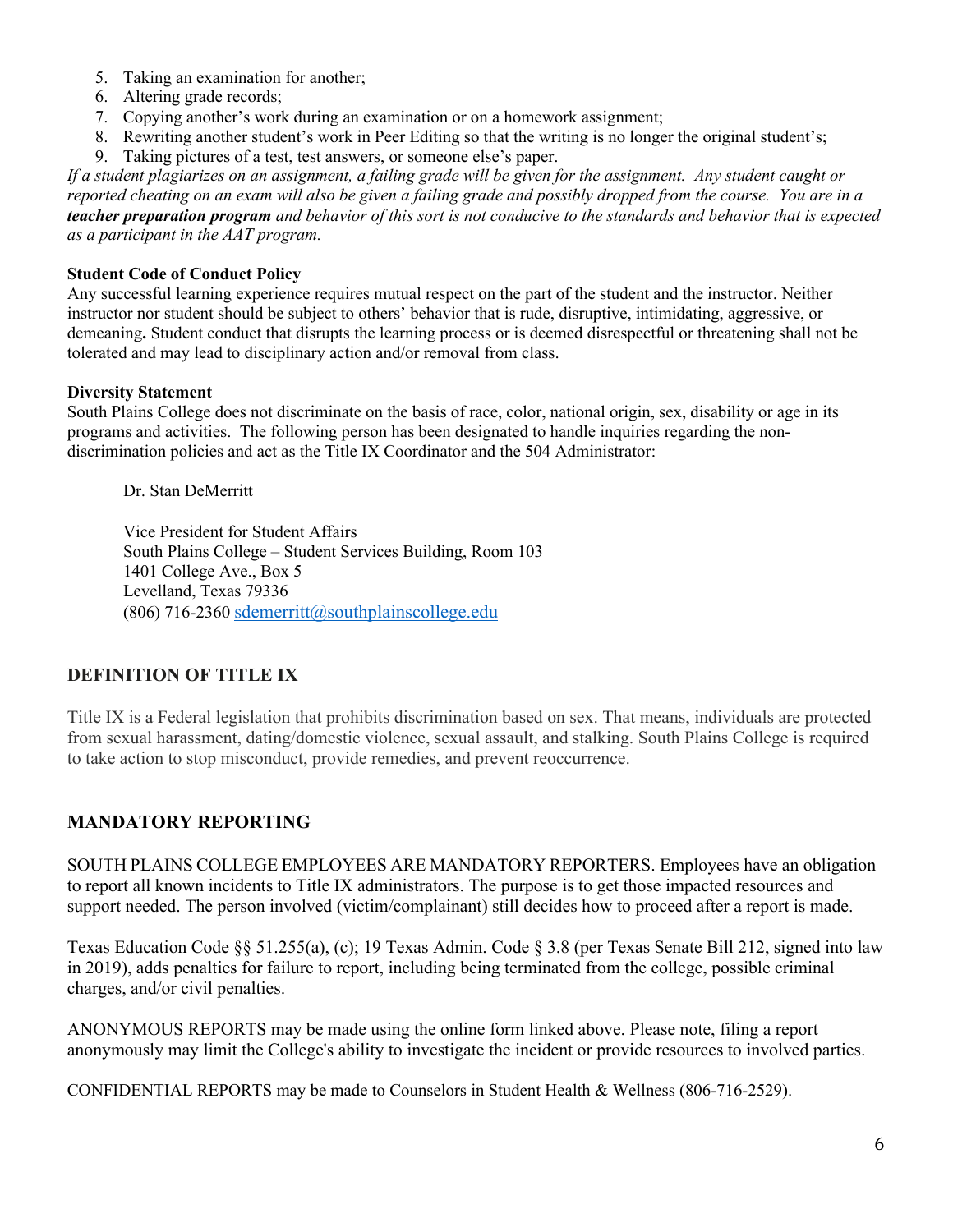# **HOW TO REPORT TITLE IX VIOLATIONS**

**Online** - http://www.southplainscollege.edu/about/campussafety/sah.php

**In Person** – Stan DeMerritt, Ph.D. Title IX Coordinator Office of the Vice President for Student Affairs 1401 S. College Avenue, Box 5 Student Services Building Room 103 Levelland, TX 79336 (806) 716-2568 complaints  $@$ southplainscollege.edu

#### **Deputy Title IX Coordinators**

Ms. Jeri Ann Dewbre, Director of Human Resources Administration Building, Room 22 (806) 716-2111 jdewbre@southplainscollege.edu

Ms. Kara Martinez, Dean of the Reese Center Reese Center Building 8 (806) 716-4700 kmartinez@southplainscollege.edu

Mr. Ben Alexander, Executive Director of the Lubbock Center (806) 716-4608 bealexander@southplainscollege.edu

Ms. Victoria Huffhines, Director of the Plainview Center (806) 716-2301 vhuffhines@southplainscollege.edu

## **If this is an emergency, please call 911!**

**For Immediate Help** - Contact South Plains College Police at 806-891-8883. Police can assist in beginning a criminal investigation, connecting you to Title IX personnel and resources, and coordinating emergency needs.

## **RESOURCES**

Resources are available to the person who reported or experienced an incident (the "Complainant"), the person named in the report (the "Respondent"), and when needed, witnesses or other parties involved in the report. Some available resources include:

- Counseling services
- Medical services
- Housing assistance (i.e. moving into a new Residence Hall)
- Academic assistance (such as notifying instructors of absences)
- Academic support services
- No contact orders
- Transportation options

## **DISABILITY SERVICES/SECTION 504 STATEMENT OF NON-DISCRIMINATION**

Specific procedures, including ADA/504 complaints, are outlined in the Student Guide at http://catalog.southplainscollege.edu/content.php?catoid=53&navoid=1545.

#### **Accommodations**

I wish you success in EDUC 2301 at South Plains College. My role is to help you through this course and prepare you for entrance into a future teacher education program to complete your certification. If you have questions or concerns, please call, email, or come by my office to visit with me. If you believe that you might be eligible for special